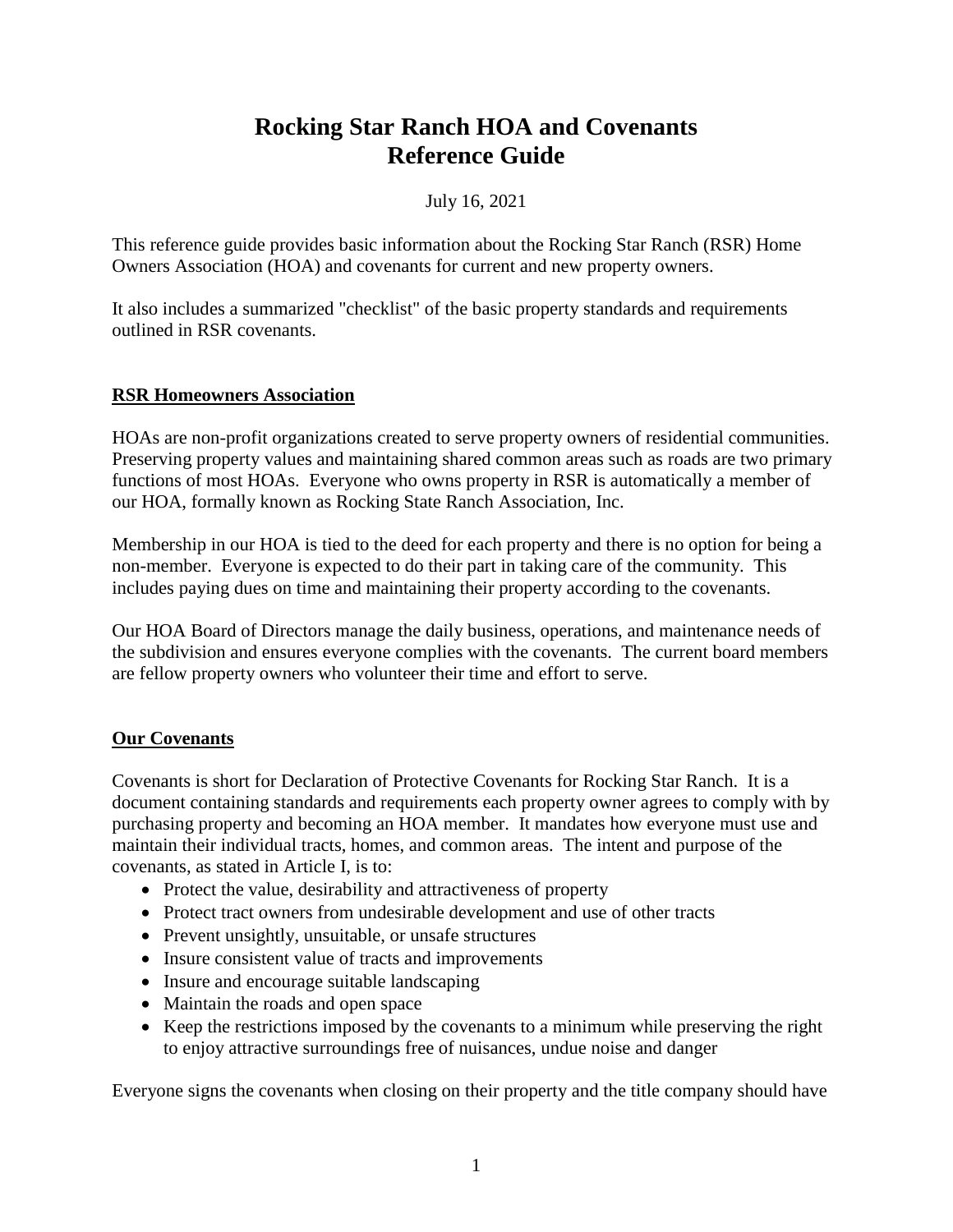provided a copy. A pdf version is also on the RSR website at www.rockingstarranch.com.

# **Covenants Checklist**

The checklist below is a summarized list of the "actionable items" contained in Articles III through VII of our covenants. The intent is to make it easier to find the basic day-to-day requirements without having to rely solely on the 30 page covenants document.

The checklist does not include information contained in Articles I, II, and VIII through XIII as these articles pertain more to the organizational and administrative management of our HOA. Also not included are more detailed construction requirements for things like:

- Individual tract approaches and driveways
- Homes, outbuildings, and renovations and the Committee approval process
- Septic systems, water wells, and underground utilities

The Declaration of Protective Covenants for RSR, as amended, is the official document and takes precedences over any information and language used in this checklist.

# **Article III, Uses and Restrictions**

- 1. No billboards, junk, debris, trash, or non-operational vehicles maintained on any tract. (Ref: III, 2. Page 5)
- 2. No noxious/offensive activity on any tract, as reasonably determined by the Association. (Ref: III, 2. Page 5)
- 3. No excessively loud noise caused by any activities. (Ref: III. 2. Page 5)
- 4. No discharging fireworks, firearms and/or hunting. (Ref: III, 2. Page 5)
- 5. No operating ATVs, motorcycles, snowmobiles, or off road vehicles within the subdivision (only on public roadways, properly licensed and observing all traffic laws, or upon the vehicle owner's tract if not disturbing the serenity or leaving marks in native turf.) (Ref: III, 2. Page 5)
- 6. No snowmobiles driven across country within the subdivision. (Ref: III, 2. Page 5)

# **Commercial Enterprise**

7. No commercial business activity, other than certain home occupations. (Ref: III, 3. Page 5)

# **Home Occupations**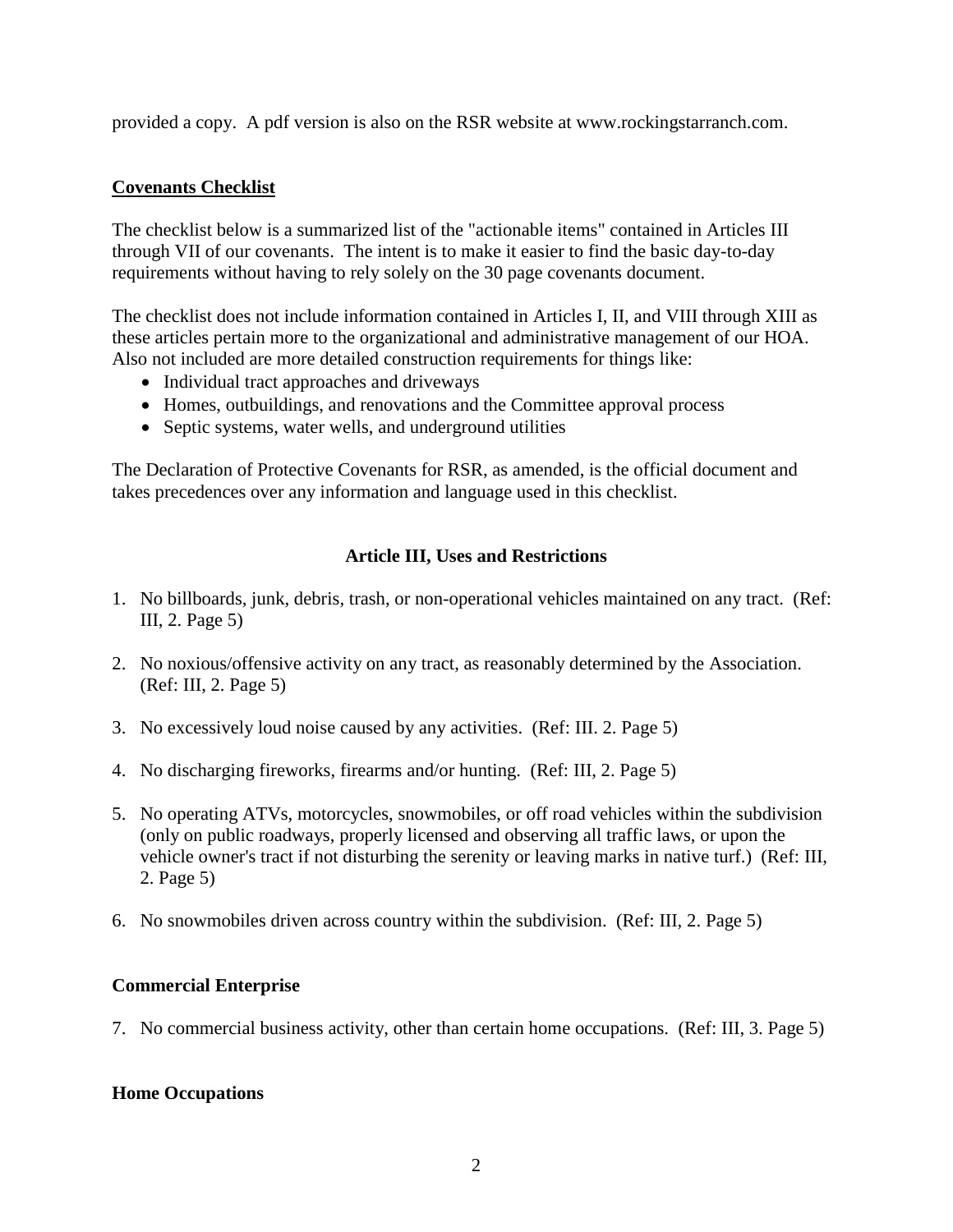- 8. No offensive noises, vibrations, smoke, dust, odors, heat or glare noticeable at or beyond property line. (Ref: III, 4, a. Page 5)
- 9. No storage or display of business materials, goods, supplies, equipment and/or tractors or other heavy equipment visible from outside of any structure on any tract. (Ref: III, 4, b. Page 5)
- 10. No retail trade or other activities involving non-incidental customer traffic. (Ref: III, 4, c. Page 5)
- 11. Employees working on the site of the home occupation shall only be bonafide and full-time residents of the home. (Ref: III, 4, d. Page 6)
- 12. No home occupation that is a body or mechanic repair shop. OK to work on your personal vehicle inside a garage or outbuilding if out of sight and sound from adjoining property. (Ref: III, 4, e, i. Page 6)
- 13. No massage parlors/technicians. (Ref: III, 4, e, ii. Page 6)
- 14. No home occupation deemed noxious, annoying, or offensive by at least 75 percent vote of other tract owners. (Ref: III, 4, e, iii. Page 6)

## **Dumping/Burning Trash**

- 15. No tract used or maintained as a dumping or storage ground for rubbish, salvage, scrap, debris, junk, appliances, building materials, vehicles in non-running condition, or trailers, motorcycles, snowmobiles, ATVs, vehicles stored on trailers in a state of disrepair, or junk cars. (Ref: III, 5. Page 6)
- 16. Trash, garbage, or other waste kept only in sanitary containers. (Ref: III, 5. Page 6)
- 17. Any sanitary container, dumpster, or other disposal equipment shall be enclosed on three (3) sides as further described in III, 5. Page 6
- 18. No burning grass, weeds, trash, construction materials, waste, or any material. (Ref: III, 5. Page 6)
- 19. No trash, litter,or salvage items, discarded appliances, etc., permitted to remain visually exposed. (Ref: III, 5. Page 6)
- 20. Owners are responsible to ensure trash, debris or other material is not allowed to blow off their tracts. (Ref: III, 5. Page 6, 7)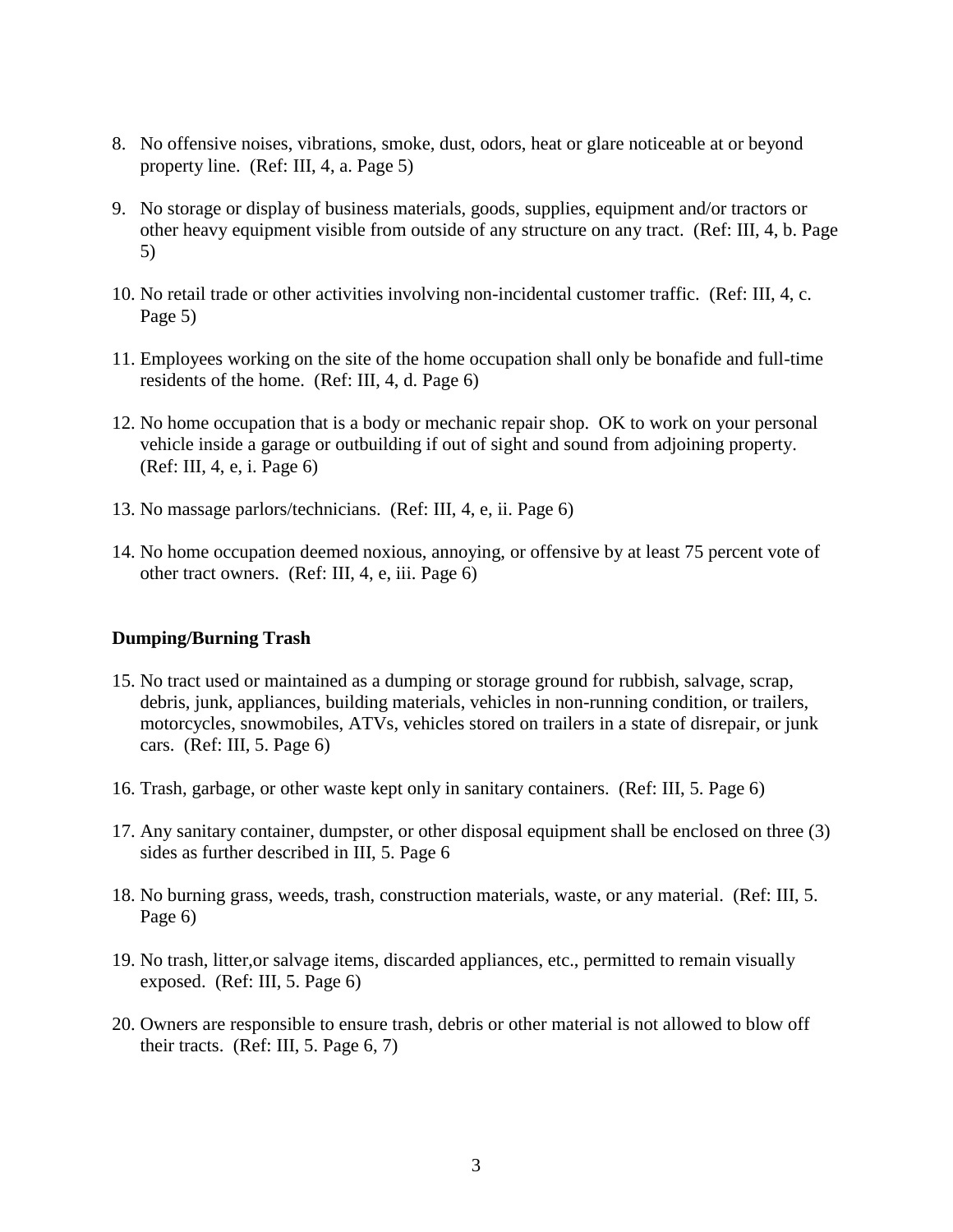## **Pets and Animals**

- 21. Domestic pets, maximum of four per tract, not including horses. (Ref: III, 10, a. Page 8)
- 22. Domestic pets must be under owner's control at all times, not to run free off owner's tract, and not be a nuisance to any other tract owner or resident. (Ref: III, 10, a. Page 8)
- 23. No animal of any kind which in the opinion of the Association makes unreasonable noise, causes odor, or is a nuisance. (Ref: III, 10, a. Page 8)
- 24. Horses or Llamas, maximum of two collectively per tract. Special circumstances apply to birth of offspring, grazing, riding stables, fencing, corrals, structures, and tilling of soil see covenants, all subject to Committee approval. (Ref: III, 10, b. Page 8)
- 25. Other farm animals, such as cows, sheep, swine, not permitted on a permanent basis. Exceptions for 4-H, FFA, and similar projects may be approved by the Committee. (Ref: III, 10, c. Page 9)

## **Vehicles**

- 26. No vehicles parked or stored on any tract or road except private passenger automobiles, light duty trucks and vans, and recreational-type vehicles. (Ref: III, 11. Page 9)
- 27. No semi-trailers or semi-trailer tractors parked or stored on any tract or road. (Ref: III, 11. Page 9)
- 28. No vehicles in non-running condition or in a state of disrepair parked on any tract or anywhere in the subdivision for an extended time or repeated practice. (Ref: III, 11. Page 9)
- 29. No vehicles, trailers, or equipment habitually parked on any road. (Ref: III, 11. Page 9)
- 30. Vehicles listed below shall be parked away from the general view of adjacent tract owners and roadway of any residence. (Ref: III, 11. Page 9)
	- Camp trailers
	- Horse trailers
	- Boats and boat trailers
	- Recreational vehicles larger than light-duty pickups and vans.
- 31. All vehicles parked or stored on a tract must be owned by and registered to the tract owner or resident of the home on such tract. (Ref: III, 11. Page 9)

## **Minerals/Excavation**

32. No oil drilling, oil development, refining, quarrying, or mining. (Ref: III, 12. Page 9)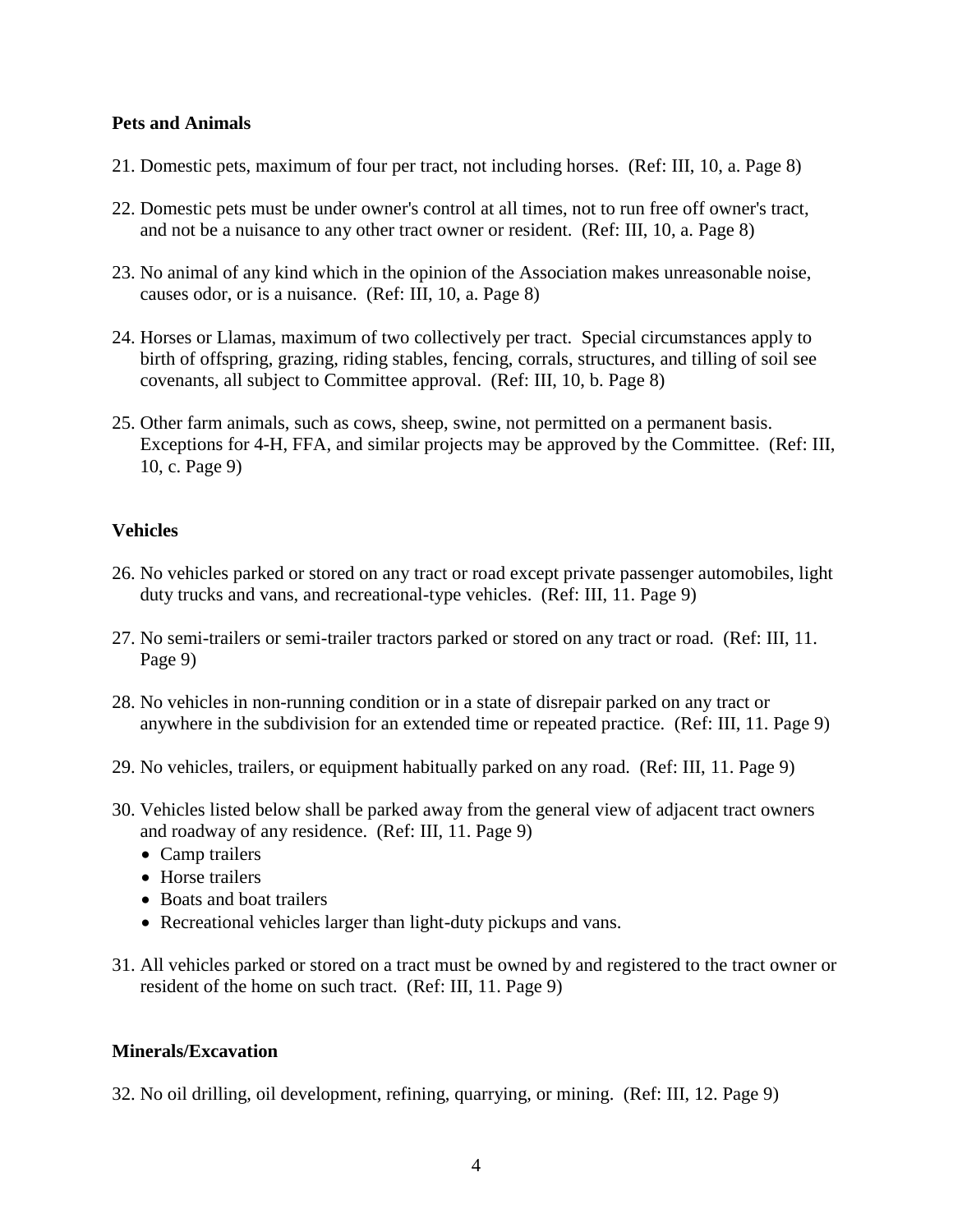33. No underground fuel tanks, tunnels, mineral excavations or shafts. (Ref: III, 12. Page 9)

## **Fencing**

- 34. Privacy and/or boundary fencing permitted only as further detailed in III, 14, and subject to Committee approval. (Ref: III, 14, a. Page 9, 10)
- 35. Fencing other than immediately surrounding a dwelling or small yard must meet Wyoming Game and Fish standards to not affect wildlife. (Ref III, 14, a. Page 9, 10)
- 36. Owners must keep fencing in a state of good repair and promptly remove accumulation of trash and/or debris. (Ref III, 14, a. Page 9, 10)
- 37. Any snow or wind fencing shall be utilized on a seasonal basis only, not erected before October 1st and removed before June 1st, of any calendar year. (Ref: III, 14, a. Page 10)
- 38. Animal containment fencing may be used with materials specified in III, 10. Page 8, and III, 14, b. Page 10.

## **Temporary Structures**

39. No tent, shack, garage, or other outbuilding used as a family dwelling, either temporarily or permanently. (Ref: III, 15. Page 10)

## **Signs**

40. No signs of any kind displayed to the public view, except as listed in III. 16. Page 10.

## **Single Family Homesites/Further Division Restriction**

- 41. No structure other than one private single-family dwelling per tract together with a private garage and/or appropriate outbuildings. (Ref: III, 17. Page 10)
- 42. No tract may be further divided into smaller tracts. (Ref: III, 17. Page 10)

## **Antennas and Satellite Dishes**

43. One television antenna and one specialty antenna (non television) less than 25 feet in height is permitted and which the signal does not interfere with any neighbor. (Ref: III, 18. Page 10)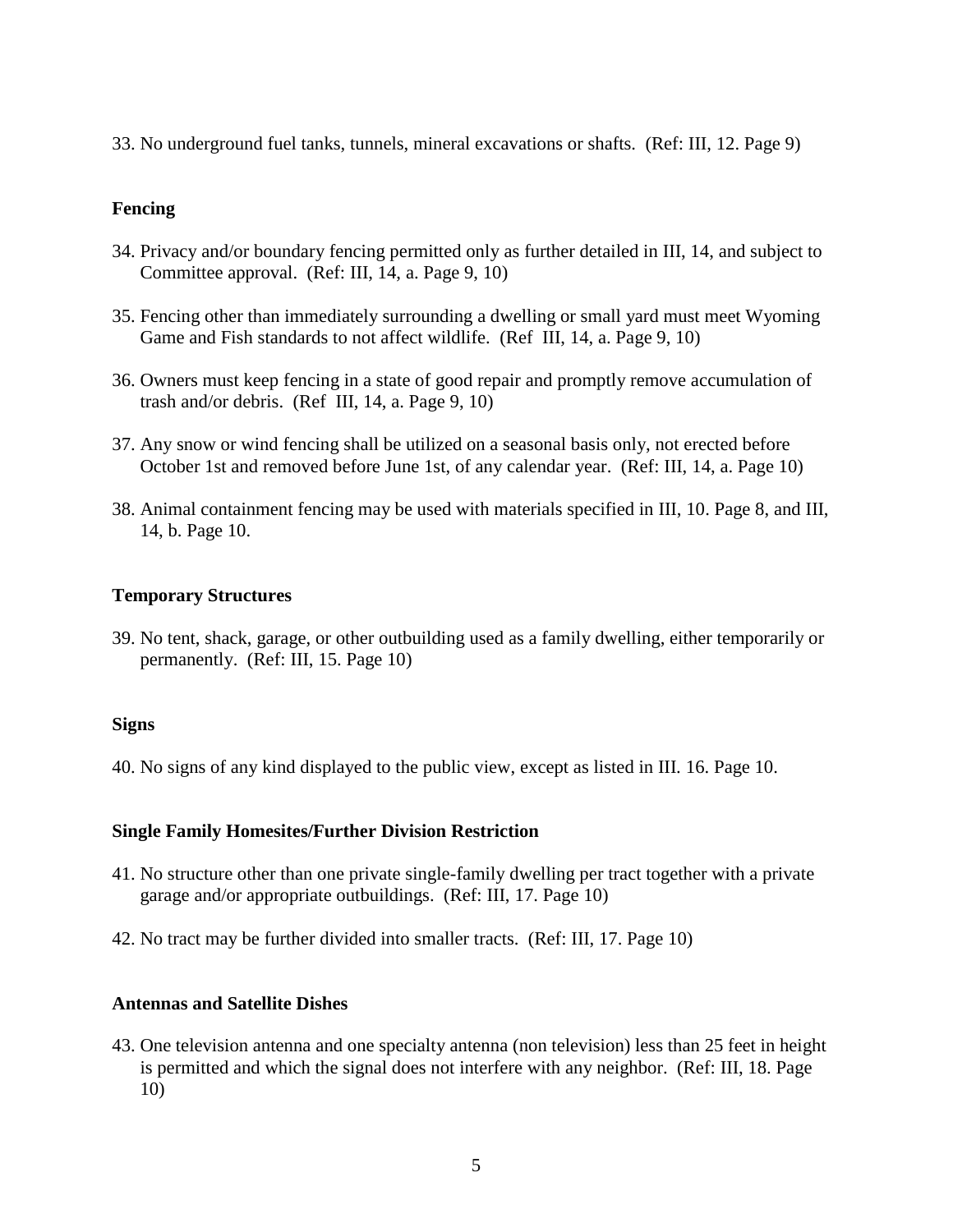44. Satellite dishes two feet (2') or less is permitted, affixed to a home or situated within 12 feet (12') of the side of a home are acceptable without prior committee approval. (Ref: III, 18. Page 10)

#### **Maintenance of Homes and Improvements**

45. Along with maintaining homes and improvements, tracts shall be kept free from noxious weeds which, in the reasonable opinion of the Committee, constitute a nuisance or are likely to spread to neighboring property. (Ref: III, 19. Page 10) (NOTE: See additional requirements for noxious weeds under Article VI, Landscaping, below.)

## **Article IV, Architectural Control Committee**

46. No homes or outbuildings constructed or renovated until plans have been properly submitted to and approved by the Committee as further detailed in IV, 2 through IV, 6. Page 11, 12.

#### **Article V, Standards Relating to Improvements (Homes/Outbuildings)**

47. All dwellings/improvements constructed only as further detailed in V, 2 through V, 7. Page 13, 14.

#### **Outbuildings/Barns**

- 48. No more than one (1) outbuilding or barn on any tract. (Ref: V, 8. Page 15)
- 49. Outbuilding size and location in relation to the home must follow requirements in V, 8, unless otherwise approved by the Committee. (Ref: V, 8. Page 15)
- 50. Any plan for an outbuilding must be submitted to and approved by the Committee as further detailed in IV, 2 through IV, 6. (Ref: V. 8. Page 15)

#### **Outside Flood/Area Lights**

- 51. Flood-lighting and all night flood/area lighting is not acceptable for use on any tract unless otherwise approved by the Committee. (Ref: V, 9. Page 16)
- 52. All outdoor lighting fixtures shall be designed to shield or prevent broadcast of lighting to adjacent tracts. (Ref: V. 9. Page 16)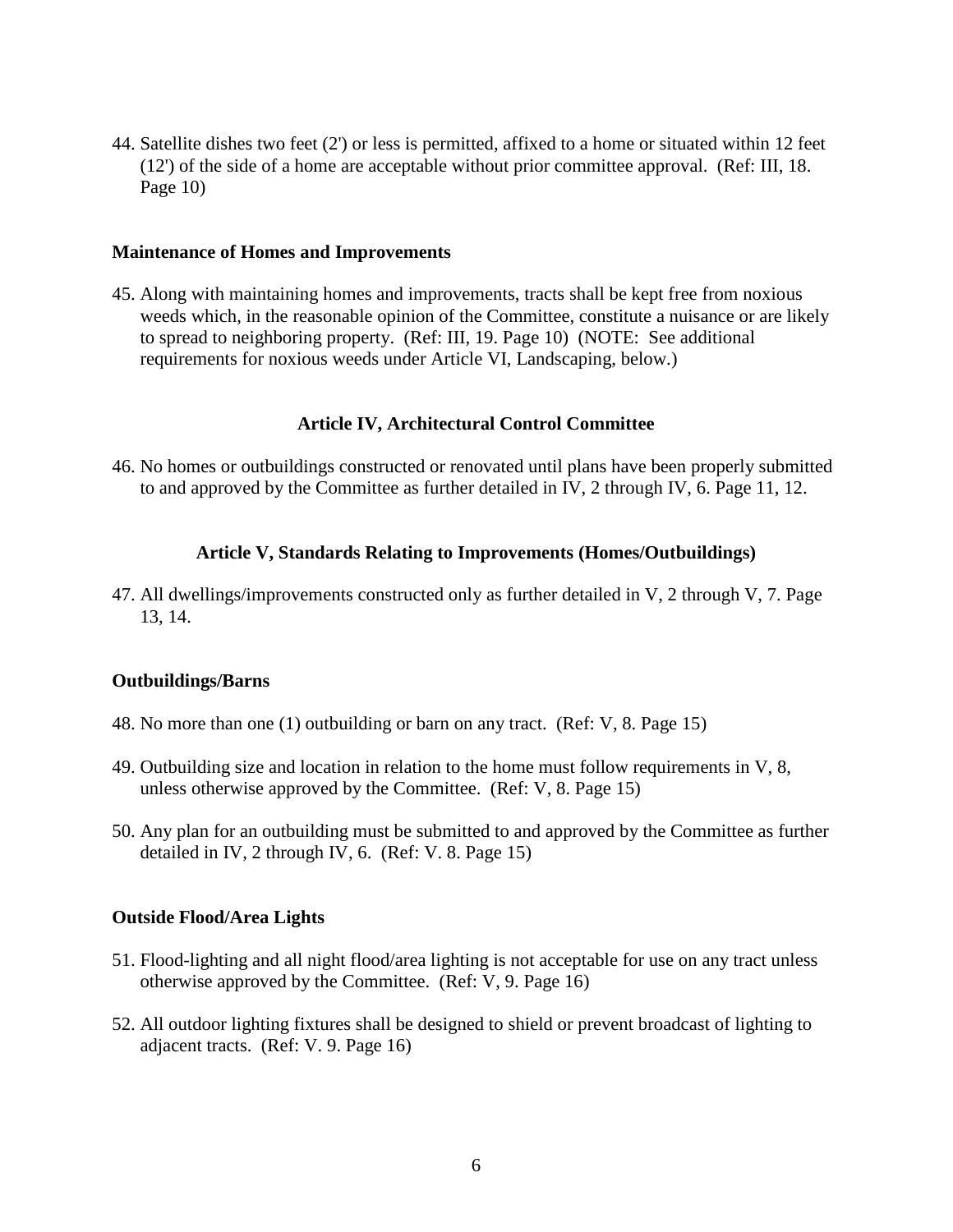#### **Rebuilding or Restoration**

53. If any part of a residence or improvement is destroyed by fire, wind, or other cause, it must be rebuilt or all debris removed. Rebuilding/restoration must commence within (3) three months and completed within (1) year, unless otherwise approved by the Committee. (Ref: V, 10. Page 16)

#### **Article VI, Landscaping**

#### **Landscaping in General**

- 54. Installation of landscaping completed within twelve (12) months after construction of the primary residence. (Ref: VI, 1 a. Page 16)
- 55. Within twelve (12) months after construction of the dwelling, owner shall plant and maintain no less than five (5) trees as further detailed in VI, 1, b. Page 16.
- 56. No unsightly shelter or wind protection for trees, such as used tires or wood pallets. (Ref: VI, 1, b. Page 16)
- 57. Any dead tree removed from the tract shall be replaced as necessary to meet the five (5) tree minimum. (Ref: VI, 1, b. Page 16)
- 58. Landscaping and other improvements shall not interfere with safe visual distance at road intersections or driveways. (Ref: VI, 1, c. Page 17)
- 59. Buildings, landscaping, other improvements shall not interfere with the natural drainage patterns through the subdivision. (Ref: VI, 1, d. Page 17)
- 60. Rocks and gravel may be used with any landscaping scheme, but not constitute the predominate ground cover. (Ref: VI, 1 e. Page 17)
- 61. Bare soil around a home after construction shall be reseeded with native turf or owner's choice of grass within one (1) year. (Ref: VI, 1, f. Page 17)
- 62. Irrigation systems, if installed to water seeded or sodded yards, are not to exceed 10,000 square feet. No restriction on drip irrigation for trees/shrubbery. (Ref: VI, 1, f. Page 17)
- 63. Each owner must control noxious weeds, as defined by Laramie County Weed and Pest and/or the Committee or Association. Approved herbicides only, nothing that might endanger wildlife or wetland habitat. (Ref: VI, 1, g. Page 17, 18)
- 64. If an owner fails to respond to a written request for weed control from the Committee, the Committee has the right to contract for services to come onto the owner's tract to treat the weeds and the owner must pay all costs. (Ref: VI, 1, g. Page 17, 18)